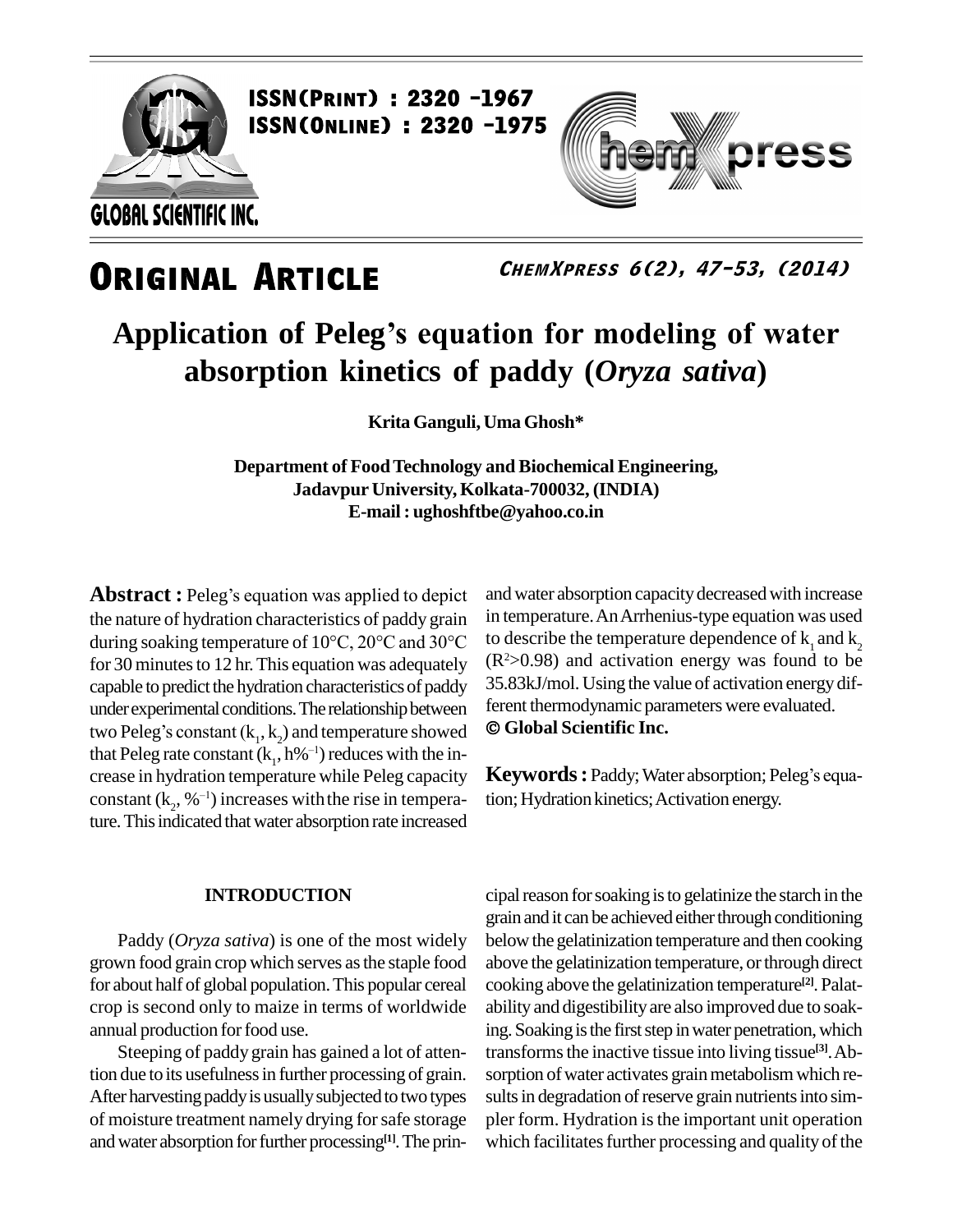## **ORIGINAL ARTICLE**

final product **[4]**. Hence there is a need to study the hy dration characteristics of paddy grain in order to control and predict process parameters **[5]**.

time and temperature. Hydration of grain is influenced by time of soaking and temperature of water<sup>[6,7]</sup>. Therefore it is of practical significance to optimize soaking conditions and predict water absorption as a function simplicity Peleg's empirical formula has been widely used of time and temperature. Thus equation modeling of hydration behavior of grain has attracted considerable attention.

Absorption of moisture by food materials have been priate equations **[8]**. Since the laws of diffusion are com plex and involve numerous functions and parameters, they are not convenient for practical computations under most situations<sup>[9]</sup>. To simplify the modeling of water absorption byfood components a two-parameter, non exponential empirical equation  $(Eq. (1))$  was proposed absorption by food components a two-parameter, non-<br>exponential empirical equation (Eq. (1)) was proposed **Ma**<br>by Peleg and became known as Peleg's equation<sup>[10]</sup>. exponential empirical equation (Eq. (1)) w<br>by Peleg and became known as Peleg's<br>Peleg's equation can be written as

Peleg's equation can be written as  
\n
$$
M_{t} = M_{0} \pm \frac{t}{(k_{1} + k_{2}t)}
$$
\n(1)

Where  $M_t$  = moisture content (% dry basis) at a known condition  $\begin{array}{cc}\n & \text{(k}_1 + \text{k}_2 \text{t}) & \text{(1)} \\
 \text{Where } M = \text{moisture content} (\% \text{ dry basis}) \text{ at a known} & \text{coit}\n \end{array}$ <br>
time (t), Mo= initial moisture content (% dry basis)-, t Where  $M_t$ = moisture content (% dry basis) at a known<br>time (t), Mo= initial moisture content (% dry basis)-, t<br>= soaking time (hr), k<sub>1</sub>= Peleg's rate constant (h%<sup>-1</sup>) time (t), Mo= initial moisture content (% dry basis)-, t<br>= soaking time (hr),  $k_1$ = Peleg's rate constant (h%<sup>-1</sup>)<br>and k<sub>2</sub> = Peleg's capacity constant (%<sup>-1</sup>). In the above = soaking time (hr),  $k_1$ = Peleg's rate constant (h%<sup>-1</sup>)<br>and  $k_2$ = Peleg's capacity constant (%<sup>-1</sup>). In the above<br>equation " $\pm$ " becomes "+" when the process is aband k<sub>2</sub> = Peleg's capacity constant (%<sup>-1</sup>). In the above<br>equation " $\pm$ " becomes "+" when the process is ab-<br>sorption, and for drying process it becomes "-". The **equilibrium moisture content is given by<br>
<b>As**  $\mathbf{t} \to \infty \mathbf{M}_{\mathbf{E}} = \mathbf{M}_{\mathbf{0}} \pm 1/\mathbf{k}_{2}$  (2)

$$
As t \to \infty M_E = M_o \pm 1/k_2
$$
 (2)

Where  $M_E$  = equilibrium moisture content (% dry ba-<br>sis)

The momentary sorption rate is given by the first derivative of equation (1)

derivative of equation (1)  
\n
$$
\frac{dM_t}{dt} = \pm \frac{k_1}{(k_1 + k_2 t)^2}
$$
\n(3)

At the beginning i.e. when  $t = 0$  Peleg rate constant relates to the sorption rate and equation (3) becomes<br>  $(dM_t/dt)_{t=0} = \pm 1/k_1$  (4)

$$
\left(\mathbf{d}\mathbf{M}_t/\mathbf{d}\mathbf{t}\right)_{t=0} = \pm 1/\mathbf{k}_1\tag{4}
$$

Peleg equation (Eq.1) can be transformed to a lin-

ear relationship in the form  
\n
$$
\frac{t}{(M_{t} - M_{o})} = k_{1} + k_{2}t
$$
\n(5)

Each cereal grains have its own optimum soaking characteristics of Peleg's constant. Peleg's equation is attention.<br>
analyzed earlier by Fick's laws of diffusion with appro-<br>
analyzed earlier by Fick's laws of diffusion with appro-<br>
ing at temperatures below gelatinization temperature and By plotting  $t/(M<sub>r</sub>-M<sub>o</sub>)$  against t, a straight line will be obtained having  $k_1$  as intercept and  $k_2$  as the gradient<br>or slope of the line. The plot allows determination of<br>characteristics of Peleg's constant. Peleg's equation is orslope ofthe line. The plot allows determination of applicable to the curvilinearsegment of the sorption curve and the reciprocal of  $k<sub>2</sub>$  can be used to predict the equilibrium moisture content **[11]** (Eq.2). Due to its curve and the reciprocal of  $k_2$  can be used to predict<br>the equilibrium moisture content<sup>[11]</sup> (Eq.2). Due to its<br>simplicity Peleg's empirical formula has been widely used to demonstrate water absorption kinetics of cereal grains and legumes **[2,4,6,9,12,13]**. The objective ofthis work was to demonstrate water absorption kinetics of cereal grains<br>and legumes<sup>[2,4,6,9,12,13]</sup>. The objective of this work was<br>to study the suitability of Peleg's equation in modeling of hydration characteristics of paddygrain during soaking at temperatures below gelatinization temperature and determination of thermodynamic parameter for hydration of paddy.

### **MATERIALSAND METHODS**

### **Materials**

Paddy grains were collected from local market. Then the grains were manually screened to remove foreign particles, chaff and broken kernels, immature and damaged seeds. Only paddy grains that were in good condition were selected for the experiment.

### **Moisture content determination**

Moisture content of paddy grains was measured by standard air oven method.1 gm paddy grain was taken in aluminum cup and weighed, and then it was<br>placed in hot air oven for moisture determination<sup>[14]</sup> at<br>130±3°C untill constant weight was obtained. placed in hot air oven for moisture determination **[14]** at

### **Measurement of physical properties**

Linear dimensions ofrandomly selected 50 paddy grains were measured using micrometer (Mitutoyo Corporation,Japan.) having a resolution of 0.01mm. Geo metric mean diameter (mm) was measured using the following formula<sup>[15]</sup>.

$$
\mathbf{D}_{gm} = (\mathbf{LWT})^{1/3} \tag{6}
$$

where Dgm= geometric mean diameter, L,W,T are length, width and thickness in mm.

The sphericity  $(\varphi)$  is the ratio of the surface area of the sphere having the same volume as that of the grain to the surface area of the grain and it was determined **ˆ**using the relationship<sup>[15]</sup>

$$
\varphi = (LWT)^{1/3}/L\tag{7}
$$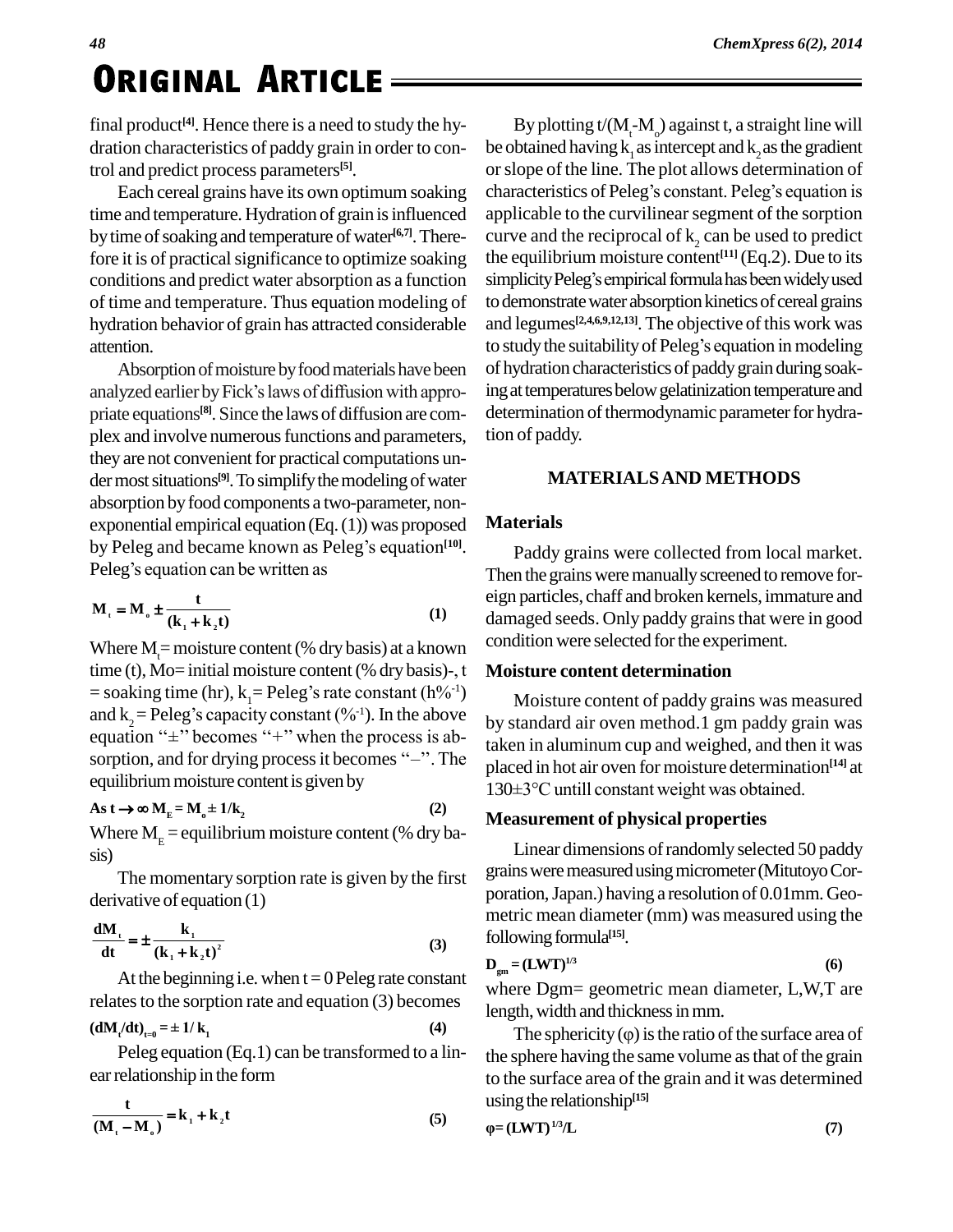# $\equiv$  ORIGINAL ARTICLE<br>After evaluating two Peleg's constant in each tem-

Surface area was measured using the following for $mula^{[16]}$ . Ĩ

$$
S = \frac{\pi B L^2}{2L - B}
$$
 (8)

where  $B = \sqrt{WT}$ 

Bulk density ( $kg/m<sup>3</sup>$ ) of grain was determined by filling the cylindrical container of  $10 \text{ ml}$  volume with the grains, then weighing the contents. The bulk density was to Student "t" test (Origin 6.1) and means were concalculated from the mass of the grain and the volume of the container. The grain density or true density  $(kg/m<sup>3</sup>)$ was determined using toluene displacement method<sup>[17,18]</sup>. Toluene was used instead of water because it is ab sorbed by kernels to a lesser extent.

Porosity percentages were calculated from the difference between grain densityand bulk densityand di-vided by grain density and it was expressed by the fol- $\epsilon = [(\rho_{\rm g} - \rho_{\rm b}) 100]/\rho_{\rm g}$  (9)

$$
\varepsilon = [(\rho_{\rm g} - \rho_{\rm b}) \ 100] / \rho_{\rm g} \tag{9}
$$

Iowing relationship<sup>(15)</sup>.<br>  $\epsilon = [(\rho_g \cdot \rho_b) 100]/\rho_g$  (9)  $2.21 \pm C$ <br>
where  $\rho_g$  is grain or true density (kg/m<sup>3</sup>) and  $\rho_b$  is bulk moistu  $\epsilon = [(\rho_{\rm g} - \rho_{\rm b}) 100]/\rho_{\rm g}$  (9) 2.<br>where  $\rho_{\rm g}$  is grain or true density (kg/m<sup>3</sup>) and  $\rho_{\rm b}$  is bulk m<br>density (kg/m<sup>3</sup>) of grain,  $\epsilon$  is porosity (%). in<br>Thousand grain weight was measured using elec-

tronics balance (MettlerToledo) having a resolution of 0.02g.

### **Water absorption study**

To study the hydration characteristics of paddy grains a definite amount of clean raw paddywere soaked into distilled water  $(1:10 \text{ w/v})$  at different temperature. The **Wate** a definite amount of clean raw paddy were soaked into<br>distilled water  $(1:10 \text{ w/v})$  at different temperature. The **Water**<br>soaking temperature studied were  $10^{\circ}\text{C}$ ,  $20^{\circ}\text{C}$  and Hy distilled water  $(1:10 \text{ w/v})$  at different temperature. The soaking temperature studied were  $10^{\circ}$ C,  $20^{\circ}$ C and  $30^{\circ}$ C. Paddy grains were taken in a glass beaker containing distilled water at the desired temperature. During hydration the samples were taken out at definite interval of time (initially 30 min, then 1 h and then  $2h$ ). The soaked samples were placed on a filter paperto absorb the surof time (initially 30 min, then 1 h and then 2 h). The soaked tesamples were placed on a filter paper to absorb the surface moisture and then weighed to an accuracy of  $\pm 0.02g$ . Moist grains were placed in an oven to determine moisture content. Gain in weight of paddy grain due to soaking was expressed in terms of moisture content (%dry basis). For equilibrium moisture content a separate set of sample was soaked for 24 hours.

The linearized form of Peleg's equation  $(Eq.5)$  as described before was used to model the hydration be-

haviour of paddy grain under experimental conditions.

\n
$$
\frac{\mathbf{t}}{(\mathbf{M}_{\mathbf{t}} - \mathbf{M}_{\mathbf{0}})} = \mathbf{k}_{1} + \mathbf{k}_{2} \mathbf{t}
$$
\n(5)

\n
$$
\frac{1}{\mathbf{I}_{\mathbf{0}}} = \mathbf{K}_{\mathbf{0}} + \mathbf{K}_{\mathbf{0}} \mathbf{t}
$$

perature for paddy grain correlations between them and temperature were established.

#### **Statistical analysis**

All the experiments were conducted in triplicate and mean values were reported. Data obtained fromlinear All the experiments were conducted in triplicate and<br>mean values were reported. Data obtained from linear<br>regression analysis of Peleg's equation were subjected regression analysis of Peleg's equation were subjected sidered significantly different when P< 0.05.

### **RESULTSAND DISCUSSION**

#### **Physical properties**

Average values of physical properties like linear dimensions, geometric diameter, sphericity, surface area, porosity are given inTABLE 1.The average values of mensions, geometric diameter, sphericity, surface area,<br>porosity are given in TABLE 1. The average values of<br>length; width and thickness are 9.5±0.5mm, porosity are given in TABLE 1. The average values of<br>length; width and thickness are 9.5±0.5mm,<br>2.21±0.11mm and 1.75±0.25mm respectively at a moisture content of 14.3% (dry basis) which was the initial moisture content.These results are comparable with the earlier reports<sup>[1,19]</sup>. Porosity of paddy grains<br>was found to be 57.89%. Sphericity of paddy grain<br>was 0.349±0.039. True density and bulk density were was found to be 57.89%. Sphericity of paddy grain<br>was 0.349±0.039. True density and bulk density were<br>1228±2 kg/m<sup>3</sup> and 517±3 kg/m<sup>3</sup> respectively. These values are in agreement with the earlier report for paddy grain **[1,18]**, and lupin seeds **[4]**.

#### **Water absorption phenomena**

Hydration behavior of paddy grain in terms of moisture content (% dry basis.) at different soaking time and temperatures is represented in Figure 1. The rate of water absorption was higher initially at all three soaking temperatures after that water absorption rate decreased

| <b>TABLE 1: Physical characteristics of paddy grain</b>   |                   |  |  |
|-----------------------------------------------------------|-------------------|--|--|
| <b>Parameters</b>                                         | Value $\pm SD^1$  |  |  |
| a) Length $(L)$ (mm)                                      | $9.5 \pm 0.5$     |  |  |
| b) Width $(W)$ (mm)                                       | $2.21 \pm 0.11$   |  |  |
| c) Thickness $(T)$ (mm)                                   | $1.75 \pm 0.25$   |  |  |
| d) Sphericity ( $\varphi$ ) = [(L.W.T) $\frac{1}{3}$ ]/ L | $0.349 \pm 0.039$ |  |  |
| e) Surface area $(mm2)$                                   | $32.80 \pm 0.2$   |  |  |
| f) 1000 grain weight $(g)$                                | $30.75 \pm 0.25$  |  |  |
| g) Bulk Density ( $kg/m3$ )                               | $517\pm3.00$      |  |  |
| h) Density ( $\text{kg/m}^3$ )                            | $1228 \pm 2.00$   |  |  |
| i) Porosity $(\epsilon)$ $(\%)$                           | $57.89\pm0.11$    |  |  |

**<sup>1</sup>Datas are mean of 3 replicate observations**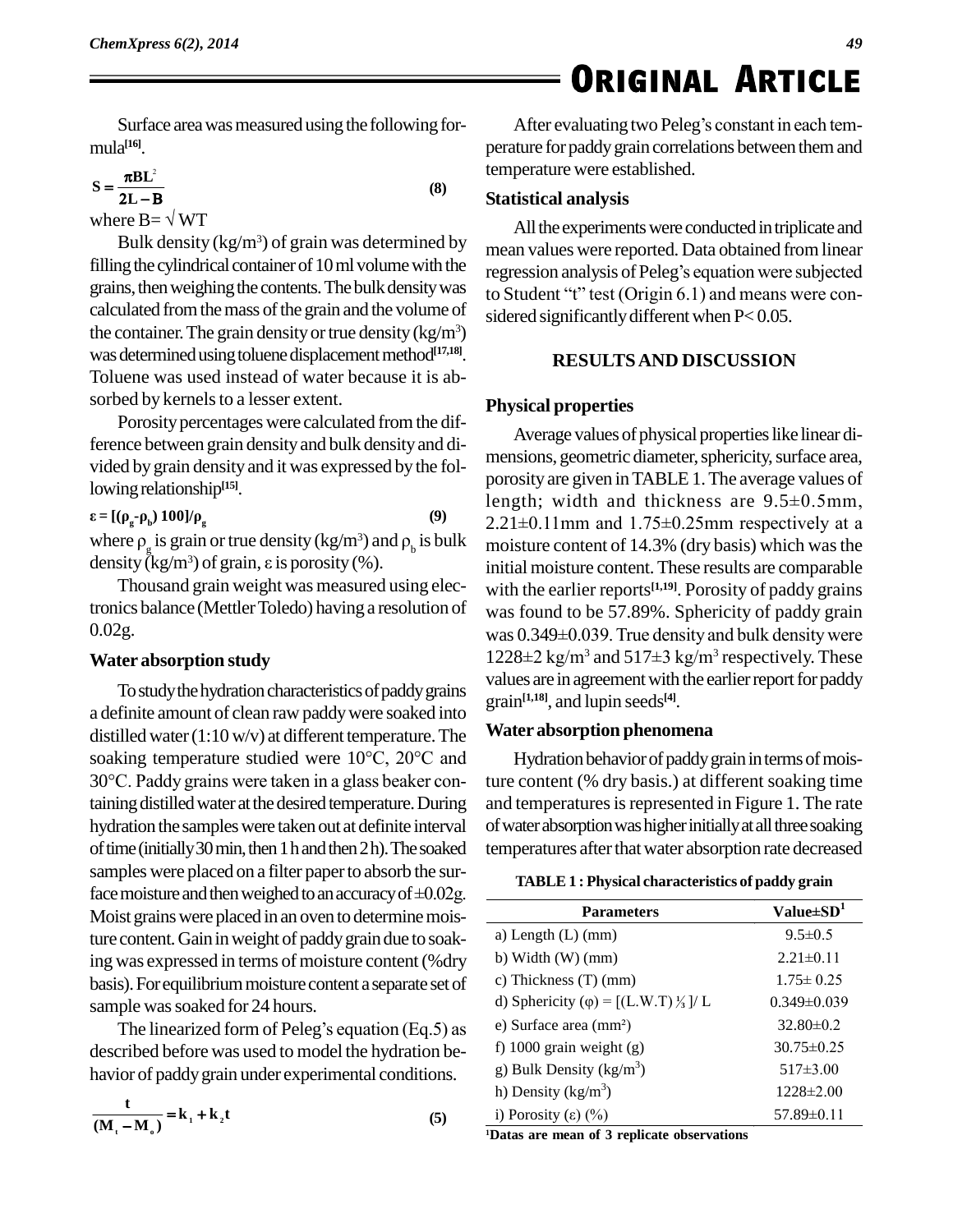

gradually as the moisture content approaches to saturation. The water uptake rate depends on the differ ence between moisture content at equilibrium and at a given time.With the progression of hydration process this difference decreases and as a consequence the water absorption rate also decreases.The soaking tem perature influences the rate of absorption of moisture. The higher the soaking temperature  $(10\text{-}30\text{°C})$  the higher was the rate of water absorption. This phenomenon can be linked to high rate of water diffusion at higher temperature<sup>[4]</sup>. Similar observations have been reported In the p for cereal grains and legumes **[1,4,6,12,13]**.

#### **Modeling of hydration isotherms**

The moisture absorption data under the specific ex-Modeling of hydration isotherms<br>The moisture absorption data under the specific ex-<br>perimental conditions was fitted to Peleg's equation The moisture absorption data under the specific experimental conditions was fitted to Peleg's equation (Eq.5) (Figure 2). Estimated Peleg's constants from the linear regression analysis are shown in TABLE 2. The

correlation coefficients  $\mathbb{R}^2$  (TABLE 2) varied from 0.966 to 0.985. This established the sufficiency of the equation for describing the hydration kinetics of paddy grains within the studied temperature range.

#### **Determination of Peleg rate constant k<sup>1</sup>**

Peleg rate constant  $(k_1)$  is linked with mass transfer rate. Sopade and Obekpa and Sopade *et al*. observed that  $k<sub>1</sub>$  was inversely related to temperature and its reciprocal defines the initial hydration rate<sup>[20,21]</sup> (Eq.4). In the present study the magnitude of  $k_1$  showed a sta-<br>**TABLE 2** : **Values of Peleg**'s constants and correlation coef-

**ficient R**<sup>2</sup> **for hydrated paddy grains**<br> **Temperature**  $({}^{\circ}C)$  **k**<sub>1</sub>(**h**%<sup>-1</sup>) **k**<sub>2</sub>(%<sup>-1</sup>) **R**<sup>2</sup>

| Temperature (°C) | $k_1(h\%^{-1})$ | $k_2(\%^{-1})$ | $\mathbf{R}^2$ |
|------------------|-----------------|----------------|----------------|
| 10               | 0.180           | 0.0422         | 0.966          |
| 20               | 0.127           | 0.0445         | 0.965          |
| 30               | 0.076           | 0.0465         | 0.985          |



**error bar has been adjusted)**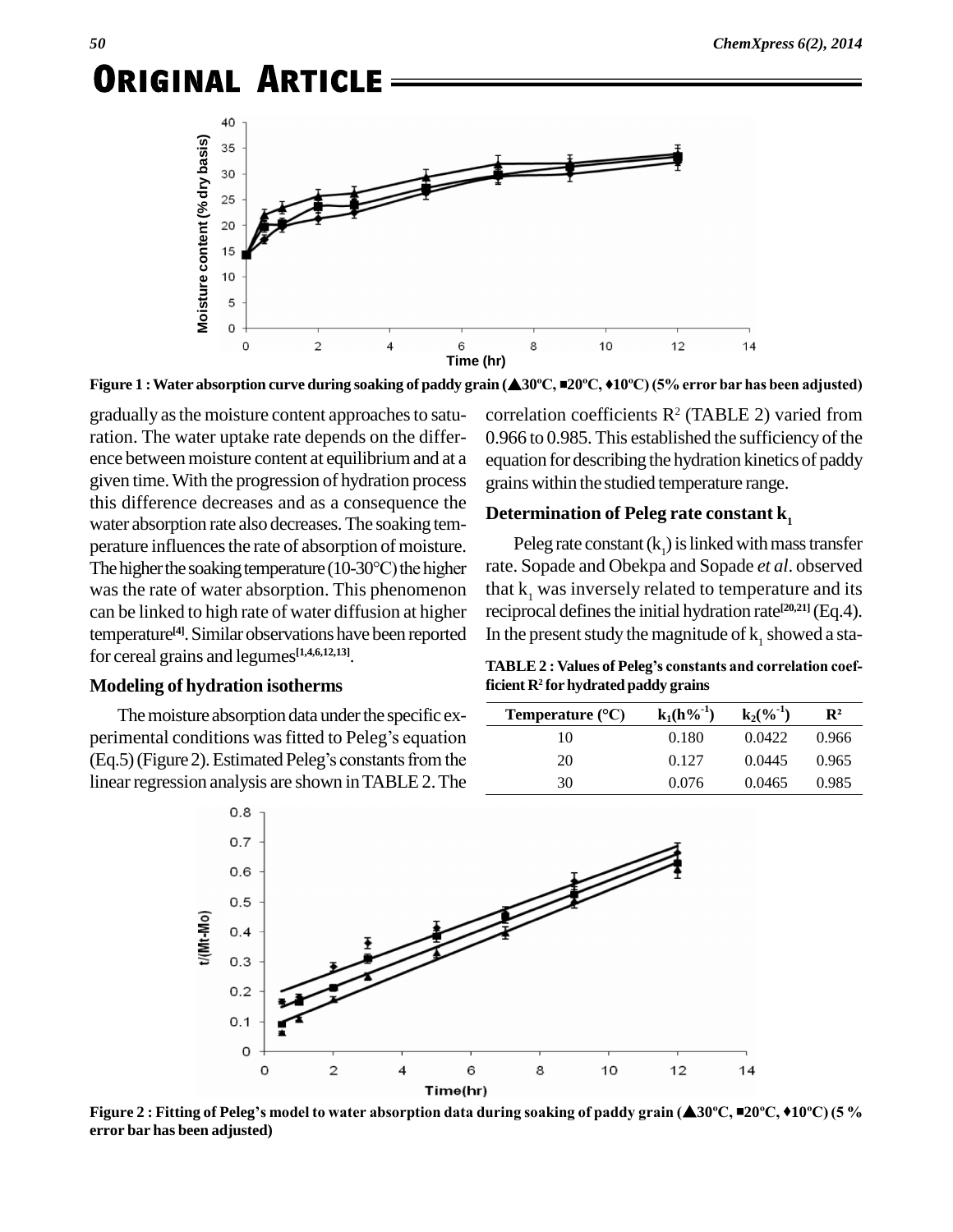## **ORIGINAL ARTICLE**

tistically significant ( $P < 0.05$ ) decreasing trend (from capacity dec tistically significant (P<0.05) decreasing trend (from capac  $18\times10^{-2}$  h% $>1$  to  $7.6\times10^{-2}$  h% $>1$ ) with the increase findin tistically significant (P<0.05) decreasing trend (from capace  $18\times10^{-2}$  h% $>1$  to  $7.6\times10^{-2}$  h% $>1$ ) with the increase findir in soaking temperature from  $10^{\circ}$ C-30°C (TABLE 2). legun This indicates increase in water absorption rate with increase in soaking temperatures. This trend is in agreement with the previous study<sup>[6,12,13,22]</sup>.

 $k<sub>1</sub>$  could be compared to a diffusion coefficient and the Arrhenius type equation (Eq.10) could be used to describe the temperature dependence of the reciprocal the Arrhenius type equation (Eq.10) could be used to<br>describe the temperature dependence of the reciprocal studied<br>of Peleg's constant  $k_1^{[23]}$ . This equation has been used Arrhen previously to study the hydration behavior of different  $\overline{a}$  $\overline{r}$ 

$$
\text{1} \quad \text{1} \quad \text{1} \quad \text{1} \quad \text{1} \quad \text{1}
$$
\n
$$
\ln \left( \frac{1}{\mathbf{k}_1} \right) = \ln \mathbf{k}_s - \frac{\mathbf{E} \mathbf{a}}{\mathbf{R} \mathbf{T}} \tag{10}
$$

 $\begin{array}{ll}\n\text{(a)} & \text{where } \\ \n\text{where } k_0 \text{ is a constant (h\%^{-1}), } E_a \text{ is activation energy} & \text{and } 500\n\end{array}$ where k<sub>o</sub> is a constant (h%<sup>-1</sup>), E<sub>a</sub> is activation energy and<br>(Jmol<sup>-1</sup>), R is universal gas constant (8.314 Jmol<sup>-1</sup>K<sup>-1</sup>) and  $T$  is the absolute temperature  $(K)$ .

Arrhenius plot (Figure 3) with  $R^2$  value 0.988, confirmed the temperature dependence of Peleg rate con stant.Activation energy calculated from the slope of the plot(Figure 3) wasfound to be 35.83 kJ/mol. The reported value of activation energyof paddygrain was higher than rice **[5]**, wheat **[9]** and sorghum**[6]**, but lower than the value obtained for legume seed<sup>[4]</sup>.

### **Determination of Peleg capacity constant k<sup>2</sup>**

Peleg showed that  $k_2$  is linked with maximum water absorption capacity or equilibrium moisture content such that lower magnitude of  $k_2$  indicate higher free water absorption capacity and vice versa<sup>[10]</sup>. Peleg constan<br>capacity constant,  $k_2$  for paddy grain increased (from sion an<br>4.22×10<sup>-2</sup> %<sup>-1</sup> to 4.65×10<sup>-2</sup> %<sup>-1</sup>) significantly (P<0.05) tion of capacity constant,  $k<sub>2</sub>$  for paddy grain increased (from  $-2\%$ <sup>-1</sup> to  $4.65\times10^{-2}\%$  <sup>-1</sup>) significantly (P<0.05) tion with increase in temperature from  $10^{\circ}$ C to  $30^{\circ}$ C. The  $k<sub>2</sub>$  values (TABLE 2) showed that water absorption

capacity declined with increase in temperature. This findings are in accordance with the earlier report for legume seeds<sup>[2,4,22]</sup>. The decreasing trend of  $k_2$  with increasing temperature was reported for wheat **[9]**, amaranth<sup>[13]</sup> and sorghum<sup>[6]</sup> etc. However other studies have shown that  $k<sub>2</sub>$  remains unaffected by tem-**[20,23]**.

Like  $k_1$  the temperature dependence of  $k_2$  have also studied using Arrhenius type equation (Eq.11) and the Arrhenius plot (Figure 4) having  $R^2 = 0.986$  successï  $\overline{1}$ 

fully characterized the Peleg capacity constant.  
\n
$$
\ln\left(\frac{1}{k_2}\right) = \ln C + D\left(\frac{1}{T}\right)
$$
\n(11)

where C and D are the constants having values of  $4.12$ and 500 %K respectively.

#### **Thermodynamic consideration**

The value of activation energy(Ea) obtained from Eq.10 has been applied for determination of different thermodynamic parameters according to the expres-  $\sin^{-124}$ .

$$
\Delta H^* = E_a - RT \tag{12}
$$

$$
\Delta S^* = R \left( \ln A - \ln \frac{k_b}{h_p} - \ln T \right)
$$
(13)  

$$
\Delta G^* = \Delta H^* - T \Delta S^*
$$
(14)

$$
\Delta G^* = \Delta H^* - T\Delta S^* \tag{14}
$$

 $\Delta G^* = \Delta H^* - T \Delta S^*$  (14)<br>where  $\Delta H^*$  is change in enthalpy,  $\Delta G^*$  is change in  $\Delta G^* = \Delta H^*$ -T $\Delta S^*$  (14)<br>where  $\Delta H^*$  is change in enthalpy,  $\Delta G^*$  is change in<br>free energy,  $\Delta S^*$  is change in entropy R is universal gas constant, ln A is the ordinate intersection when regression analysis is applied to the plot obtained in calculaconstant, ln A is the ordinate intersection when regression analysis is applied to the plot obtained in calculation of  $E_a$ ,  $k_b$  is Boltzman constant  $(1.38 \times 10^{-23} J K^{-1}) h_p$  $-34$ Js) and T is absolute p sion analysis is applied to the plot obtain<br>tion of  $E_a$ ,  $k_b$  is Boltzman constant (1.38)<br>is Planck constant (6.626×10<sup>-34</sup>Js) and temperature.



**Figure**  $3:$  **Arrhenius** plot of  $\ln(1/k)$  vs.  $(1/T)$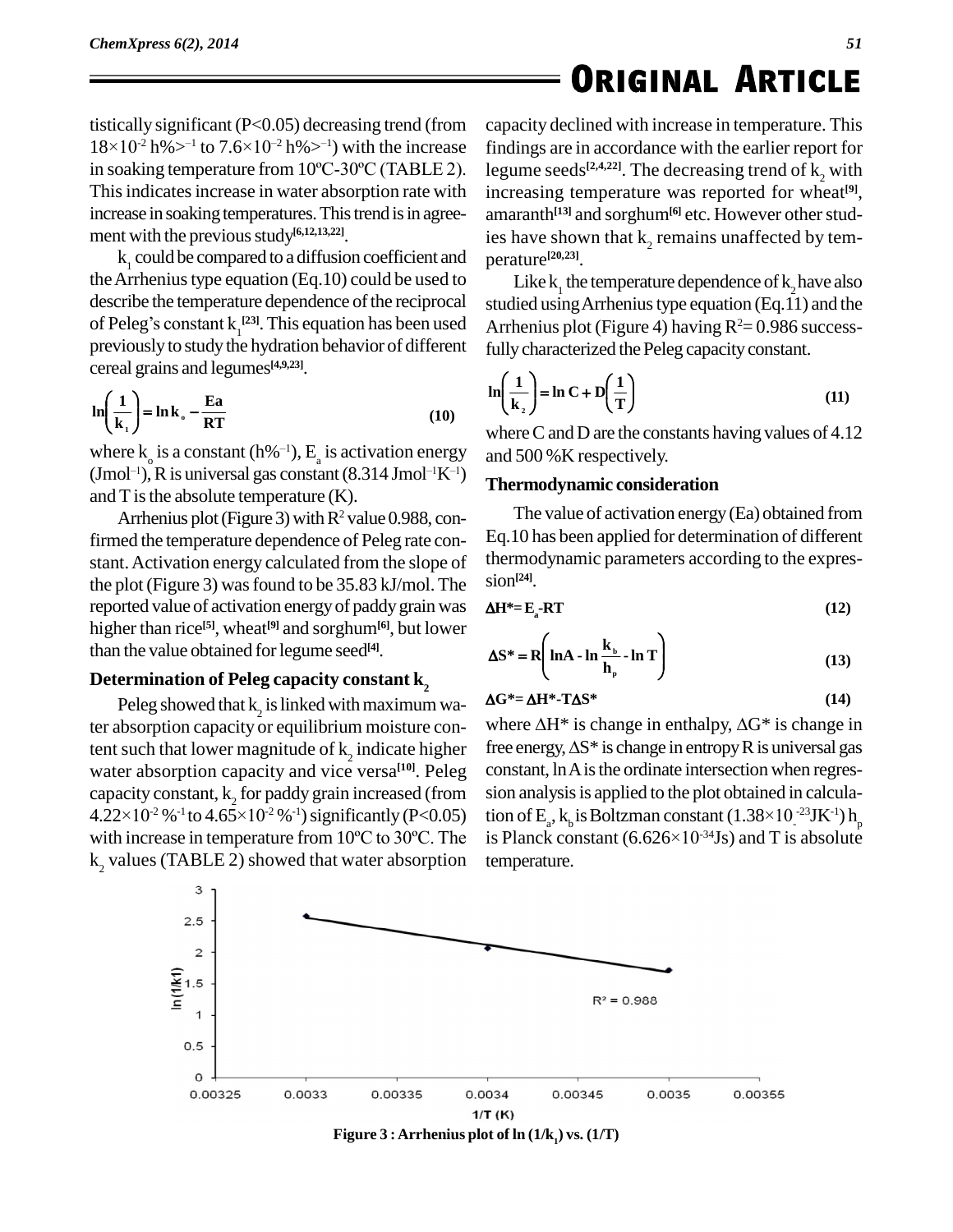**ORIGINAL ARTICLE**  $3.18$  $3.16$  $R^2 = 0.986$  $3.14$  $3.12$  $n(1/k2)$  $3.1$ 3.08 3.06  $3.04$ 3.02 3 0.00325 0.0033 0.00335 0.0034 0.00345 0.0035 0.00355  $1/T(K)$ 

**Figure** 4 **:** Arrhenius plot of  $ln(1/k_2)$  **vs.**( $1/T$ )

Values of these parameters are represented in TABLE 3. The negative values of enthalpy  $(\Delta H^*)$  indicate that changes during hydration of paddy were as sociated with exothermic and energetically favorable Arrhe transformation<sup>[25]</sup>. The positive value of  $\Delta G^*$  indicates ges during hydration of paddy were as-<br>exothermic and energetically favorable Arrh<br><sup>[25]</sup>. The positive value of  $\Delta G^*$  indicates used an enderogonic reaction that requires an input of energy from the surroundings<sup>[25]</sup>. Higher value of free en- of p an enderogonic reaction that requires an input of en-<br>ergy from the surroundings<sup>[25]</sup>. Higher value of free en-<br>ergy of activation  $(\Delta G^*)(64.66kcal/mol)$  at 30°C) indicates that hydration was influenced by temperature. ergy of activation  $(\Delta G^*)(64.66 \text{kcal/mol})$  at 30°C) indi-<br>cates that hydration was influenced by temperature. ing pr<br>However the negative values of entropy ( $\Delta S^*)$  indicate Peleg an increase in system order and this is entropically unfavorable. Negative entropy of activation occurs when degrees of freedom of rotation or translation are lost during the formation of the activated complex<sup>[26]</sup>.

**TABLE 3 : Thermodynamic parameters for hydration of paddy grains**

| paddy grains       |                                        |                   |                            |
|--------------------|----------------------------------------|-------------------|----------------------------|
| <b>Temperature</b> | $\mathbf{A} \mathbf{H}^*$<br>(cal/mol) | ∧S*<br>(cal/kmol) | $\Delta G^*$<br>(kcal/mol) |
| 10                 | $-2317.03$                             | $-221.04$         | 60.32                      |
| 20                 | $-2400.17$                             | $-221.32$         | 62.45                      |
| 30                 | $-2483.31$                             | $-221.60$         | 64.66                      |

#### **CONCLUSIONS**

The present study has shown the adequacy of Peleg's equation to analyze the hydration characteristics of paddy grains (*Oryza sativa*) during the hydra-<br>tion process at different soaking temperature, ranges [7]<br>from 10°C to 30°C. This model was also used to pretion process at different soaking temperature, ranges dict the moisture content at given soaking time and from  $10^{\circ}$ C to  $30^{\circ}$ C. This model was also used to predict the moisture content at given soaking time and temperature within the experimental condition. Peleg's constant  $k_1$ , decreased with increasing temperature,  $\begin{bmatrix} 1 \end{bmatrix}$ indicated that water absorption rate increased with rise in temperature, where as reduction in water ab-

sorption capacity was observed as  $\mathbf{k}_2$  increased with increasing temperatures.The temperature dependence sorption capacity was observed as  $k_2$  increased with<br>increasing temperatures. The temperature dependence<br>of Peleg's constants  $(k_1, k_2)$  was described by using Arrhenius type equation. The activation energy was used to study the thermodynamic parameters which in turn indicate that the changes during the hydration of paddy grain were associated with exothermic and energetically favorable transformation and the soaking procedure was a less random system. Therefore Peleg's empirical model could be used by the paddy grain processor to predict the soaking characteristics as well as hydration condition of paddy grain could be optimized.

#### **REFERENCES**

- **[1]** A.Kr.Thakur,A.K.Gupta;J.Food Eng., **75**, 252-257 **(2006)**.
- **[2]** M.Turhan, S.Sayar, S.Gunasekaran; J.Food Eng., **53**, 153-159 **(2002)**.
- **[3]** S.Maisont,W.Narkrugsa; KasetsartJ.(Nat.Sci.), **44**, 912-923 **(2010)**.
- **[4]** W.K.Solomon;J.Food Process.Eng., **30(1)**, 119-130 **(2007)**.
- **[5]** E.Cheevitsopon, A.Noomhorm; J.Food Process Pres., **35(6)**, 840-849 **(2011)**.
- **[6]** M.Kashiri, M.Kashaninejad, N.Aghajani; Latin Am.Appl.Res., **40(4)**, 383-388 **(2010)**.
- **[7]** W.K.Solomon; J.Food Process Pres., **33(1)**, 214- 225 **(2009)**.
- [8] J.Crank; The Mathematics of Diffusion, 2<sup>nd</sup> Edition, Oxford University Press, Oxford, UK, **(1975)**.
- **[9]** M.Maskan; J.Food Eng., **52(4)**, 337-341 **(2002)**.
- **[10]** M.Peleg; J.Food Sci., **53**, 1216-1219 **(1988)**.
- **[11]** V.A.Jideani, S.M.Mpotokwana; J.Food Eng., **92**, 182-188 **(2009)**.